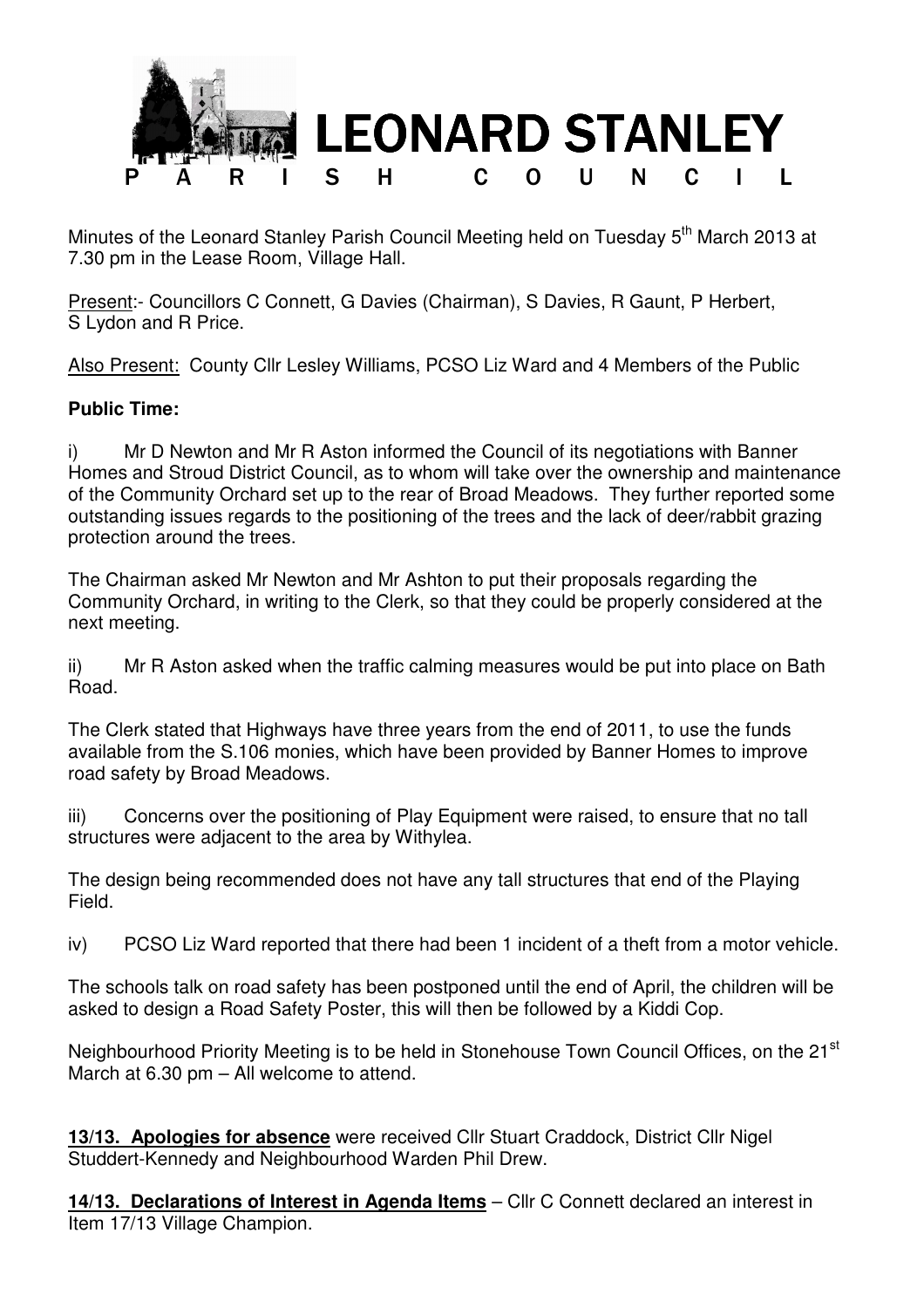## **15/13. To approve the minutes from the Parish Council Meeting held on Tuesday 29th January 2013**

The minutes were approved and signed as a true record.

## **16/13. To receive updates from the County and District Councillors**

County Cllr Lesley Williams reported:

- The County Council had approved their budget.
- In a meeting with Highways, it was pointed out that a solution to the flooding from Gypsy Lane needed to be a priority.
- That there is speeding along Frocester Road and those drivers needed to be educated in observing the speed limits.
- Ryeford Road drivers need to drive with due care and attention, and although it was stated that numerous cars have sustained damage to their wing mirrors, these incidents do not get reported.

District Cllr Steve Lydon reported:

- The repair to the Spring at Selsley.
- A call for a review on potholes and gritting has asked Highways what the priorities are?
- S.106 Monies is asking Town and Parish Councils to investigate whether they have any S.106 monies not being utilised.
- Woolaways the majority that needed to be re-housed have been. Initial discussions will be put into place with development commencing next April.
- Local Plan now the top priority for Stroud District Council.

# **17/13. To decide the winner of the Village Champion, from the nominations received.**

(This item was deferred to the end of the meeting, to enable Cllr Connett to depart before it was discussed).

The Clerk circulated a list of the nominations. The Council asked the Clerk to send a letter of thanks to all those who sent in a nomination and a certificate to all nominees.

Although the Council had not envisaged awarding the title to more than one winner:-

The Council was unanimous in agreeing the joint winners should be Mr Robert and Mrs Jill Hutchings.

The Clerk was asked to inform them and the award should be presented to them at the Annual Parish Meeting on the 14<sup>th</sup> May 2013. **CLERK** 

# **18/13. Playing Fields and Pavilion:**

# **i. To receive an update on legal proceedings against the Fun Fair Organiser**

The Chairman reported that the Solicitor has sent another letter to the Fun Fair Organiser. An update and decision on how to proceed to be discussed in the April meeting. **CLERK**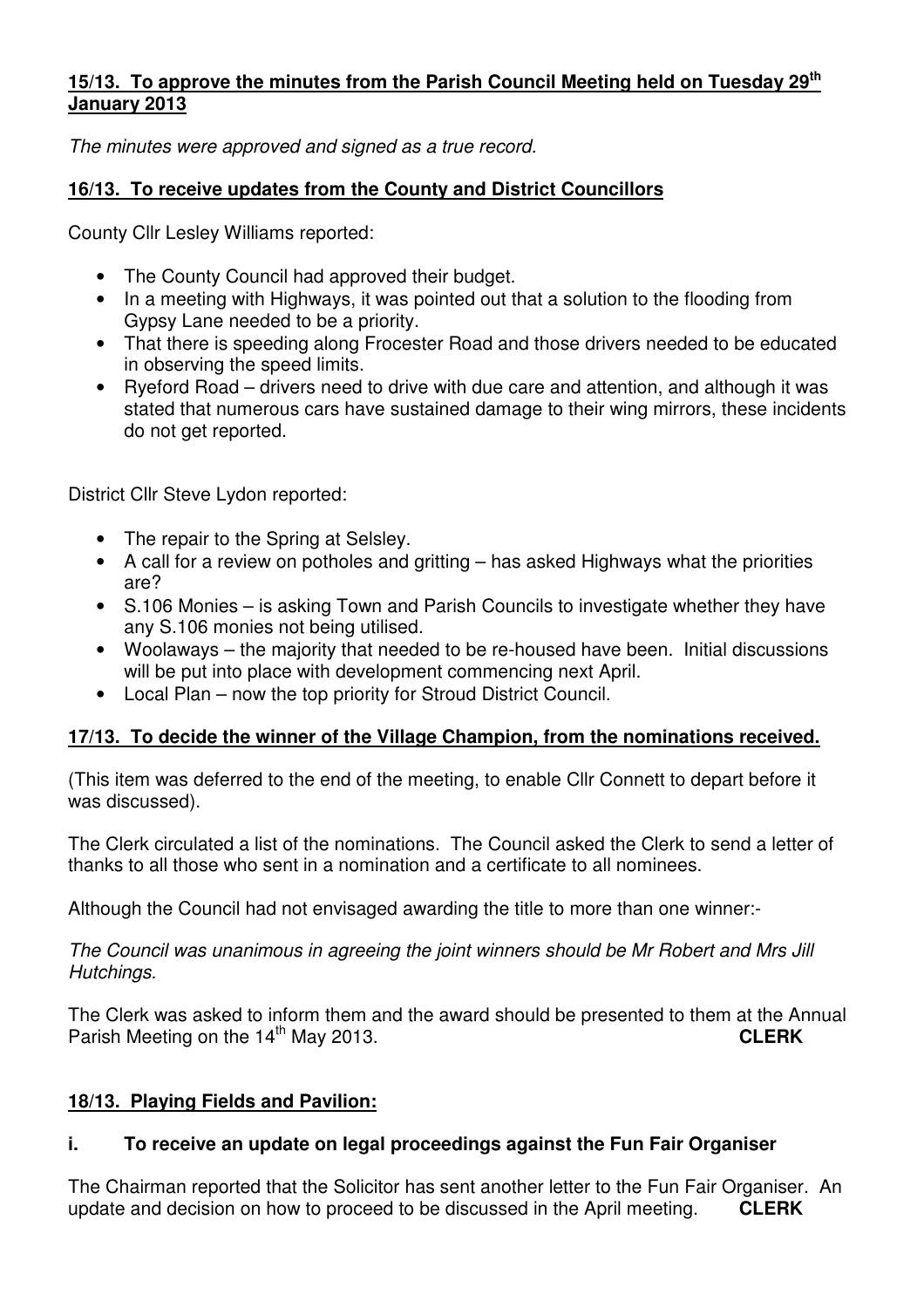#### **ii. To receive an update on setting up a Pavilion and Playing Fields Committee**

Cllr Price reported that a meeting has yet to take place, due to work commitments from one of the committee members. The Clerk to contact that member and request a convenient date be set or to suggest another representative who could attend instead. **CLERK**

## **ii. To consider a recommendation from the Steering Group for Play Facilities in the Recreational Park, to approve a design and quote from HAGS**

The Council approved the recommendation from the Steering Group.

The Clerk to contact Stroud District Council for the S.106 funding and to inform HAGS of the decision. **CLERK**

#### **19/13. To receive an update from the Clerk**

#### **i. Footpaths**

The Clerk reported that she has reported the concerns reference the footpaths by the Motorcross to the Public Rights of Way Officer, who will write directly to the organisers.

Two Kissing Gates will be installed up the top end of Gyspy Lane, by the Knoll later this month.

#### **20/13. Financial Issues**

## **i) To authorise payments in accordance with the RFO Report**

Summary of expenditure for February 2013:-

| <b>Description</b>          | <b>Total Paid Out</b> | <b>Power of Authority</b>                                             |
|-----------------------------|-----------------------|-----------------------------------------------------------------------|
| Pavilion and Playing Fields | $£$ 10.00             | LG(MP)A 1976 s.19(3)                                                  |
| Administration              | £632.21               | LGA 1972 s.143, LGA 1972 s.142,<br>LGA 1972 s.112(2) & LG (FP)A 1963) |
| Village Maintenance         | £ 54.00               | Highways A 1980 s.96                                                  |
| <b>Total Payments</b>       | £696.21               |                                                                       |

The Council approved the accounts for payment.

The Clerk confirmed that Cllr Gaunt had carried out a bank reconciliation and an internal check on cheque no's 002278 £6.40, 002287 £34.00, 002295 £150.00 and 002305 £118.61

## **ii. To consider a quote to provide a hard-standing at the Bus Stop in Seven Waters**

The Clerk reported that she has received a quote for £220.00 to create a small hard-standing at the bus stop in Seven Waters.

It was agreed to accept the quote. **CLERK**

## **21/13. Planning**

## **i. To consider any plans received:**

## **12/0008/STMAJW - Land At Javelin Park Bath Road, Haresfield, Stonehouse**

The Council agreed to object to this application.